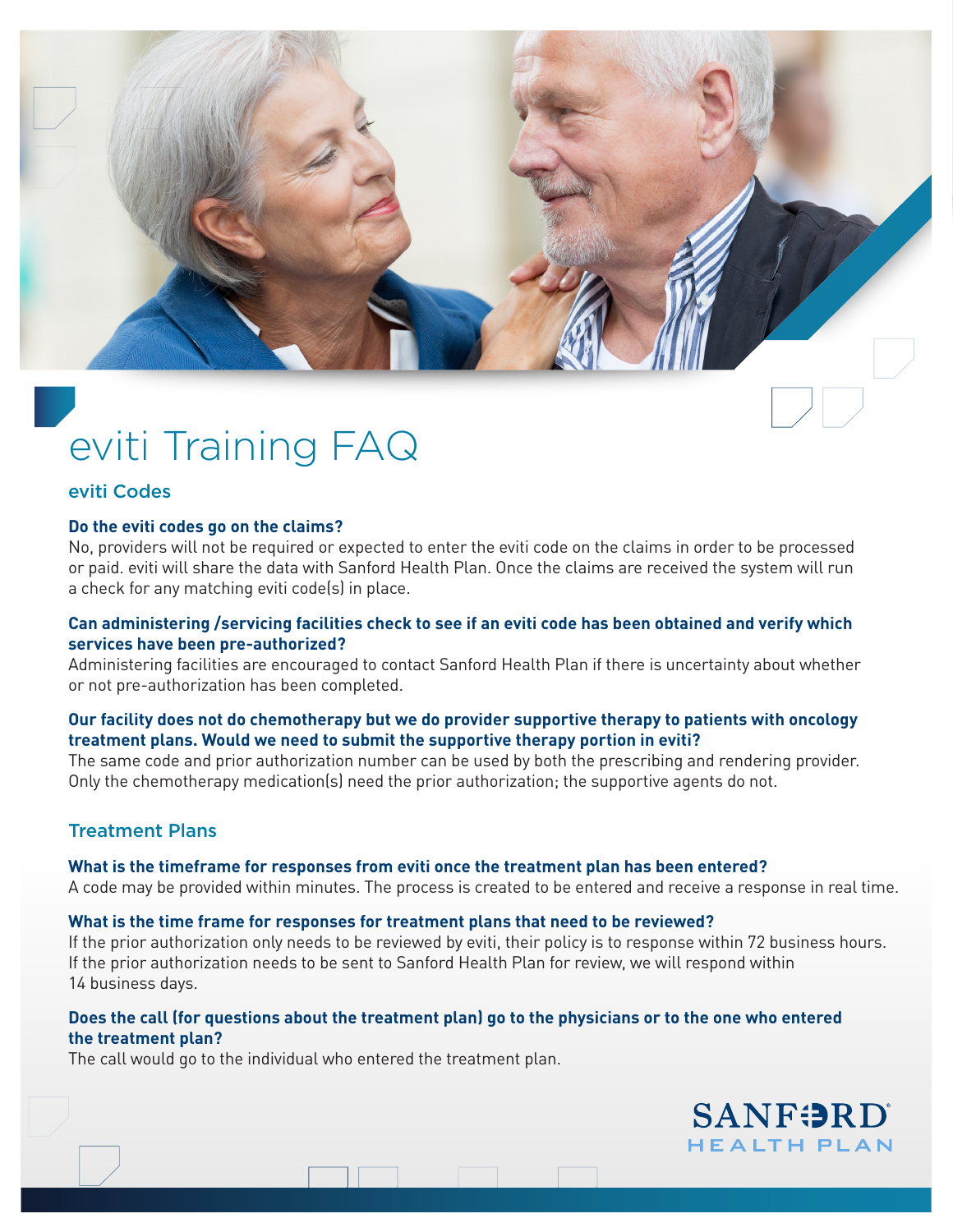# **eviti has many options to research treatment plans, including the option to speak with your peers. With the Peer to Peer option—Can eviti do the call without the physician present? Will a nurse or PA suffice?**

It is preferred to speak with the doctor, but there should be no problem with having a qualified individual stand in on behalf of the doctor to receive or answer questions.

#### **Is there a view only mode for certain types of users?**

Currently eviti has only one type of account or mode for users.

#### **Has a process or work around been set up for members whose care facilities refuse to use eviti?**

All providers are required to utilize eviti to obtain prior authorization for chemotherapy and radiation for Sanford Health Plan members. If they refuse to use eviti, we have set it up that the claims will deny as provider responsibility. These services cannot be billed to the patient/member. Out of network providers will be held to the same standards as in network providers.

#### **Will there be an option for members to get a prior authorization for oncology and radiation services if they're at an out of network facility that refuses to gain prior authorization on their behalf? If so, should this be communicated to members?**

No. Members will not know which drugs or radiation treatment that can be administered. Both Out of Network and In Network providers are required to gain prior authorization through eviti for oncology and radiation.

#### **Will we allow retro authorization for cases where members transfer between facilities for diagnosis and treatments? (ex. Mayo to Sanford)**

Should not matter—we require a referral to go to Mayo prior to going to Mayo. But if for some unforeseen circumstance, retro authorization is needed, we will allow this to occur, and will pay claims for any approved treatment plan prospectively and retrospectively.

#### **Will male breast cancer be included in the treatment plans available on eviti?**  Yes.

#### **Do supportive drugs need to be pre-authorized?**

No, supportive drugs do not require pre-authorization through eviti. Examples of supportive drugs include: antiemetic, pretreatment medications (steroids/acetaminophen/antihistamines), colony stimulating factors and erythropoietin.

#### **Are there more specifics on what would need to go thru eviti?**

All treatment plans involving chemotherapy and/or radiation therapy.

**How does Sanford Health Plan match what was submitted in eviti to what was received on the claim?**  Information received through the eviti portal will be matched against the claims received from the providers.

#### **Should DME (EX. pump used to administer chemotherapy) be processed for prior authorization through eviti?**

<u> 1999 - Jan James Barnett, fransk politiker</u>

No, we did not program DME products into eviti because they can be used for different indications. The programming will focus on what is IN the pump when used for chemotherapy, not the pump itself.

#### **Do oncology treatments include hemophilia medications?**

Hemophilia clotting factor is not considered an oncology indication, so these products would not require eviti authorization.

#### **Would outpatient oral oncolytic medications filled in the retail pharmacies would be included?**  Yes they would, any oncology treatment in the form of chemotherapy or radiation oncology will require eviti authorization.

# Billing, Payment, & Responsibility

# **Whose liability is a claim denial for lack of eviti approval, patient or billing provider?**

The billing provider will be responsible for the claim denial.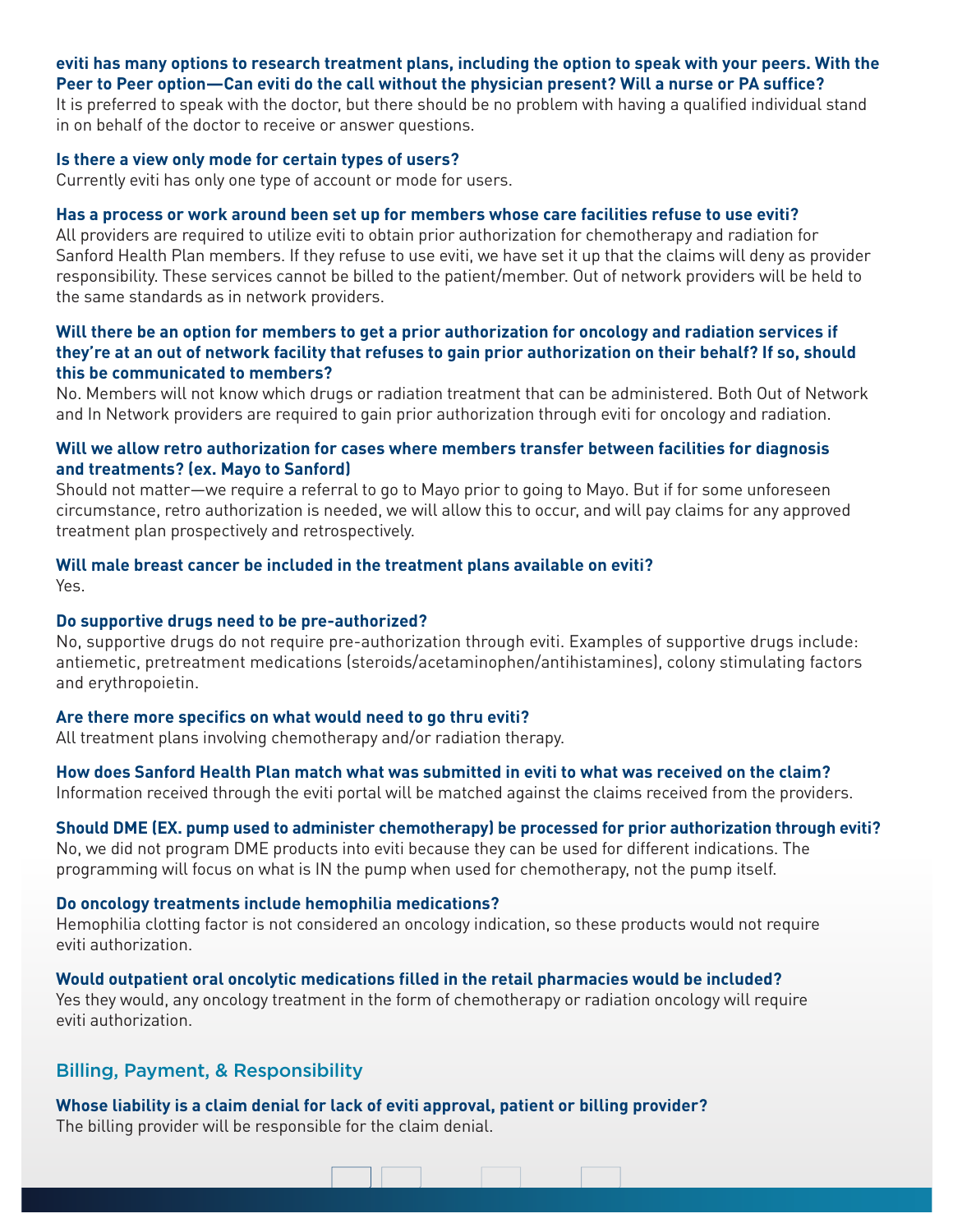# **Sanford Health Plan is the secondary Payor for this member; do I still need to get a prior authorization through eviti?**

No. Authorization is not needed for secondary insurance, unless it is a service NOT covered by the primary insurance.

#### **Are oral chemotherapies required to go through eviti as well?**

Yes. Eviti reviews are for any chemotherapy and radiation oncology treatment. Regardless of how or where chemotherapy is administered, it requires eviti authorization including for any prescriptions.

#### **Will the servicing provider be paid if the ordering provider never obtained an eviti approval?**

No. The claim will deny as provider responsibility. Servicing providers have a responsibility to confirm benefit and coverage prior to administration of service.

#### **Do the radiation providers have to submit the plan as opposed to the medical oncologist?**

For combined therapies (both radiation and oncology services) it would be the community oncologist that has to enter the treatment plan—and that is who we reach out to. The eviti code 'follows' the patient rather than the doctor or facility. If claims in to Sanford Health Plan come in that have CPT codes that match an eviti prior authorized treatment plan on file, then the services are considered prior-authorized.

#### **Do you imply that cost not covered by the health plan is subtracted from physician salary?**

This would be a policy determined by Sanford Health, not by Sanford Health Plan or eviti. You will need to speak to your management/director about your policy for denied claims due to lack of prior authorization. Sanford Health Plan will be denying any oncology and radiation treatments/Claims submitted without having obtained a prior authorization through eviti and they will be denied as Provider Responsibility, not Member/Patient responsibility.

#### **Is CPT code 77014 (computed tomography guidance for placement of radiation therapy fields) a billable and covered service?**

Beginning with dates of service July 1st, 2018 and after, Sanford Health Plan will not authorize or cover services billed with CPT code 77014. The appropriate code, which was created in 2015 to use and request authorization for image guidance is CPT code 77387 (guide for localization of target volume for delivery of radiation treatment delivery, includes intrafraction tracking, when performed).

#### **What would Sanford Health Plan expect with the image-guided radiation therapy (IGRT) G-codes or CPT code 77387?**

Sanford Health Plan would expect the 77387 with—26 modifier (this is global for the PC/TC). 77387-TC should not be reported with IMRT delivery codes 77385 and 77386. Subsequent visits for the technical component (TC) are to be reported with 77385 or 77386.

# **Denials**

#### **If the provider did not obtain an approved eviti code, how would the claim be processed?**

These claims will be denied as provider responsibility. Providers will receive one of two denial codes on any Explanation of Payments or Remittance Advice. Deny code:

- EVREF-EVITI REFERRAL REQUIRED. Provider responsibility.
- EVDNY EVITI TREATMENT PLAN DENIED RA Coding: CO39. Provider responsibility

# **What will happen if the approved eviti treatment plan is not followed, if a procedure code is submitted that is not listed on the eviti authorization?**

These claims will be denied as provider responsibility. Deny code:

• EVTRT - Deny - eviti treatment plan not followed